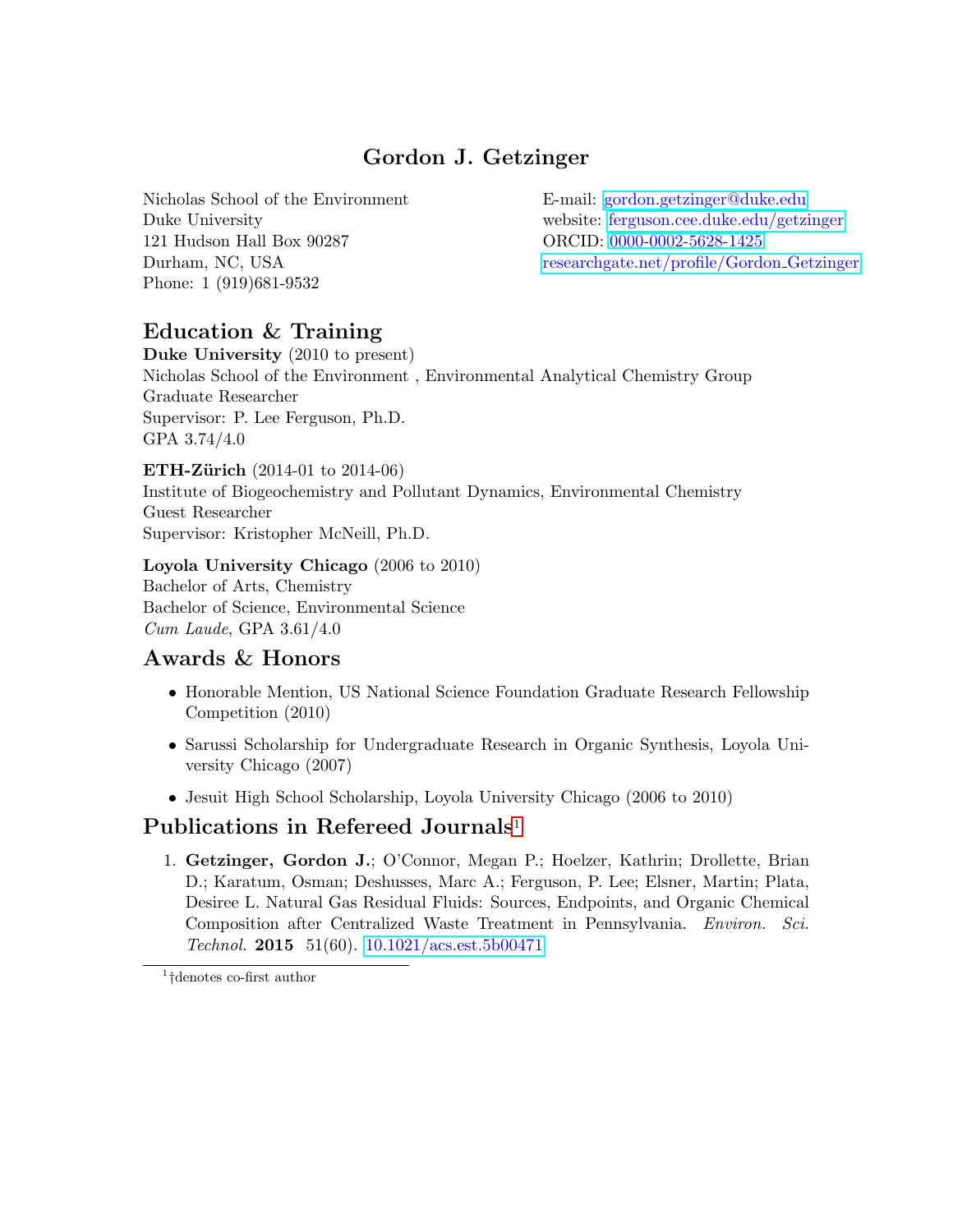- 2. Fang, M.; Getzinger, G. J.<sup>†</sup>; Cooper, E. M.; Clark, B. W.; Garner, L. V. T.; Giulio, R. T. D.; Ferguson, P. L.; Stapleton, H. M., Effect-directed analysis of Elizabeth river pore water: Developmental toxicity in zebrafish (Danio rerio). Environ Toxicol Chem 2014. [10.1002/etc.2738](http://dx.doi.org/10.1002/etc.2738)
- 3. Stapleton, H.M.; Sharma, S.; Getzinger, G. J.; Ferguson, P.L.; Gabriel, T.; Webster, F.; Blum, A. Novel and High Volume Flame Retardants in US Couches Reflective of the 2005 PentaBDE Phase Out. Environ. Sci. Technol. 2012.46(24), 13432-13439. [10.1021/es303471d.](http://dx.doi.org/10.1021/es303471d)

#### Presentations

- 13. Getzinger, G.J.; Ferguson, P.L. Identifying transformation products of organic micropollutants in conventional wastewater treatment by high-resolution mass spectrometry and differential non-targeted screening. National Meeting of the American Chemical Society. Boston, MA. August 2015. Talk.
- 12. Getzinger, G.J.; Ferguson, P.L.. Occurrence and Fate of Aryl Phosphite Polymer Additives in Marine Sediments. Annual meeting of the Association of Environmental Engineering and Science Professors. New Haven, CT. June 2015. Poster.
- 11. Getzinger, G.J.; Ferguson, P.L.; McNeill, K. Photosensitized Transformations of Aryl Phosphite Polymer Additives. Gordon Research Conference, Environmental Sciences: Water. Holderness, NH. June 2014. Poster.
- 10. Getzinger, G.J.; Beck, J. Analysis of Targeted and Non-targeted Contaminants in Storm Water Retention Ponds. Chemical and Engineering News Webinar. July 2013. Webinar.
- 9. Getzinger, G.J.; Ferguson, P.L.; Beck, J.; Yang, C.; Schoutsen, F. Analysis of Targeted and Non-Targeted Identified Contaminants in Storm Water Retention Ponds Using LC-HRMS With Online Solid Phase Extraction. Annual Meeting of the American Society of Mass Spectrometry. Minneapolis, MN. June 2013. Poster
- 8. Getzinger, G.J.; Ferguson, P.L., Non-targeted identification of wastewater and stormwater derived organic micropollutants in the Ellerbe Creek Watershed (Durham, NC) by HPLC-high resolution mass spectrometry. Triangle Area Mass Spectrometry Discussion Group. Research Triangle Park, NC. May 2013. Invited Talk.
- 7. Getzinger, G.J.; Ferguson, P.L. Non-targeted analysis of emerging contaminants in wastewater and wastewater impacted aquatic environments. Society of Environmental Toxicology and Chemistry. Long Beach, CA. November 2012. Talk.
- 6. Getzinger, G.J.; Ferguson, P.L. Non-targeted analysis of emerging contaminants in wastewater impacted environments. Gordon Research Conference, Environmental Sciences: Water. Holderness, NH. June 2012. Poster.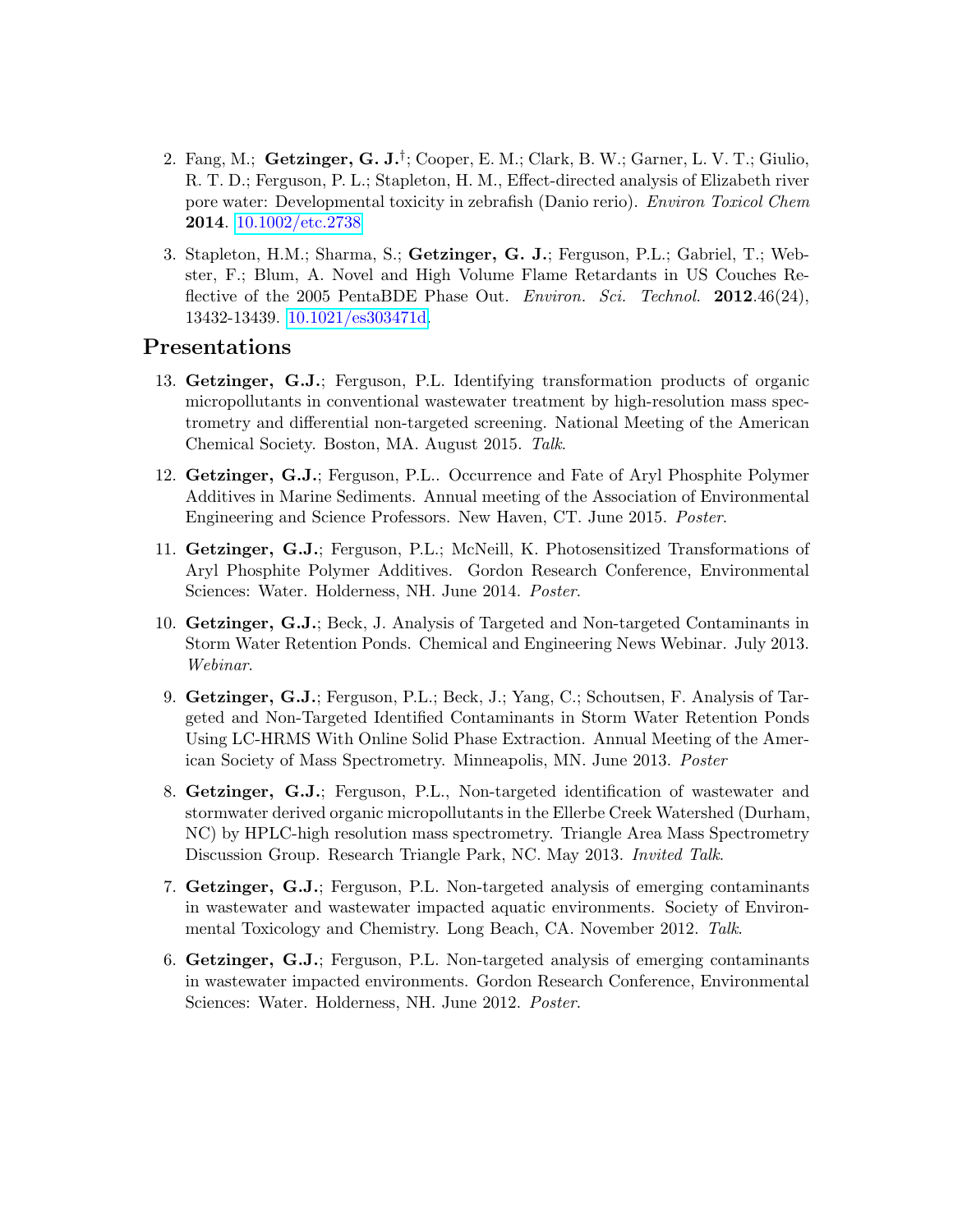- 5. Getzinger, G.J.; Ferguson, P.L. Non-targeted analysis of emerging contaminants in wastewater impacted aquatic environments. Thermo Scientific Users Meeting at the Annual Meeting of the American Society for Mass Spectrometry. Vancouver, BC. May 2012. Invited Talk.
- 4. Getzinger, G.J.; Ferguson, P.L. Two-dimensional liquid chromatography high resolution mass spectrometry for the analysis of polar organic contaminants in the aquatic environment. Society of Environmental Toxicology and Chemistry Annual Meeting, Boston, MA. November 2011. Poster.
- 3. Getzinger, G.J.; Ferguson, P.L. Two-dimensional liquid chromatography high resolution mass spectrometry for the analysis of complex environmental samples. International Conference of Chemistry and the Environment, Zurich Switzerland. September 2011. Poster.
- 2. Getzinger, G.J.; Ferguson P.L. Analysis of oil spill dispersants and degradation products in seawater by two-dimensional liquid chromatography-high resolution mass spectrometry. Society of Environmental Toxicology and Chemistry Gulf Oil Spill Meeting, Pensacola Beach, FL. April 2011. Poster.
- 1. Getzinger, G.J.; Ferguson, P.L. Analysis of oil spill dispersants and degradation products in seawater by liquid-chromatograph-high resolution Orbitrap mass spectrometry. Society of Environmental Toxicology and Chemistry Annual Meeting, Portland, OR. November, 2010. Poster.

### Experience

- Duke University, Guest Instructor, Department of Civil and Environmental Engineering, Environmental Analytical Chemistry. (Spring 2012, Fall 2012)
- Duke University, Teaching Assistant, Nicholas School of the Environment, Environmental Chemistry and Toxicology. (Spring 2011)
- Duke University, Teaching Assistant, Department of Civil and Environmental Engineering, Environmental Aquatic Chemistry. (Fall 2010)
- Metropolitan Water Reclamation District of Greater Chicago–Stickney Plant, Summer Relief Laboratory Technician, Research and Development Department. (Summer 2009)
- Loyola University Chicago, Teaching Assistant, Department of Chemistry, Introductory Organic Chemistry Laboratory. (2008-2010)
- Loyola University Chicago, Undergraduate Research Assistant, Department of Chemistry, Organic Synthesis (2008) and Analytical Chemistry (2009).

### Professional Affiliations and Service